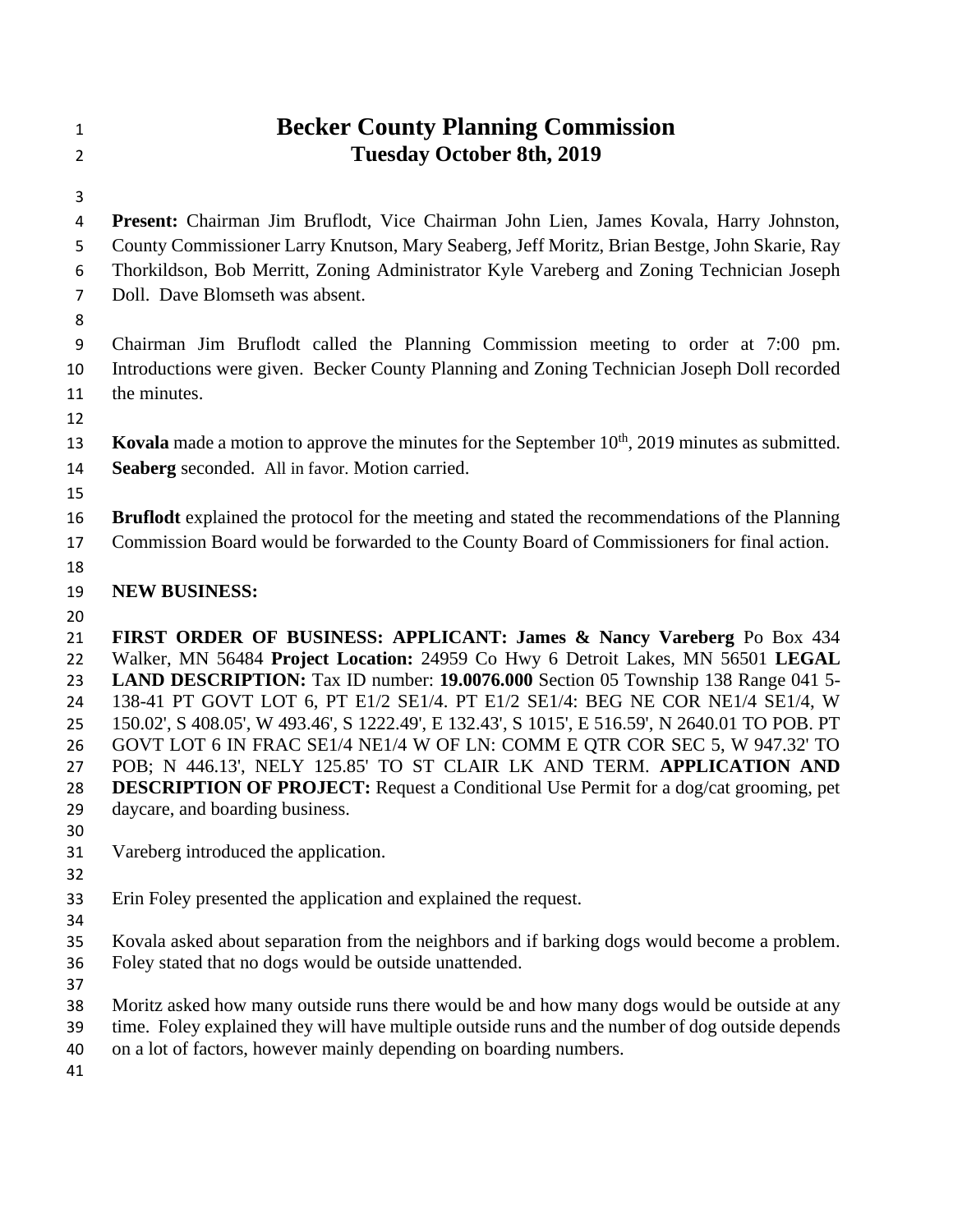- No one spoke for or against the application. There was no written correspondence for or against the application. At this time, testimony was closed. Chairman Bruflodt opened the matter for
- discussion by the Board.
- 
- 
- **Motion: Lien** made a motion to **approve** a Conditional Use Permit for a dog/cat grooming, pet daycare, and boarding business.
- 
- **Skarie second**. All in favor. **Motion carried**.
- 

52 **SECOND ORDER OF BUSINESS: APPLICANT: Seth Marlett ET AL 29374 580<sup>th</sup> Ave** 

- 53 Park Rapids MN 56470 **Project Location:** 29374 580<sup>th</sup> Ave Park Rapids MN 56470 **LEGAL**
- **LAND DESCRIPTION: Tax ID number**: **34.0133.000;** N 951' OF E 917' OF NE1/4 OF
- SE1/4; Section 25 Township 141 Range 036 **APPLICATION AND DESCRIPTION OF**
- **PROJECT:** Request a Conditional Use Permit for an online consigtnment auction and used car
- dealer.
- Vareberg introduced the application.
- Seth Marlett was present. Marlett explained the application.
- 

- Bestge asked how many vehicles Marlett planned to have at any time. Marlett stated probably no more than 5 and also said out auto sales are not the primary focus of his business.
- 
- Seaberg asked about auction items other than vehicles being stored outside. Marlett explained most items need to be stored indoors and any larger items are typically not stored for more than two or three weeks.
- 
- Knutson asked Marlett if he had a dealership license. Marlett stated he has had the license for over two years.
- 
- No one spoke for or against the application. There was no written correspondence for or against the application. At this time, testimony was closed. Chairman Bruflodt opened the matter for disussion by the Board.
- 
- **Motion:** Seaberg made a motion to approve the Conditional Use Permit for an online consigtnment auction and used car dealer ship with the stipulation there be no more than six vehicles stored outside.
- 
- **Merritt second**. All in favor. **Motion carried**.
- 
- 
- 
-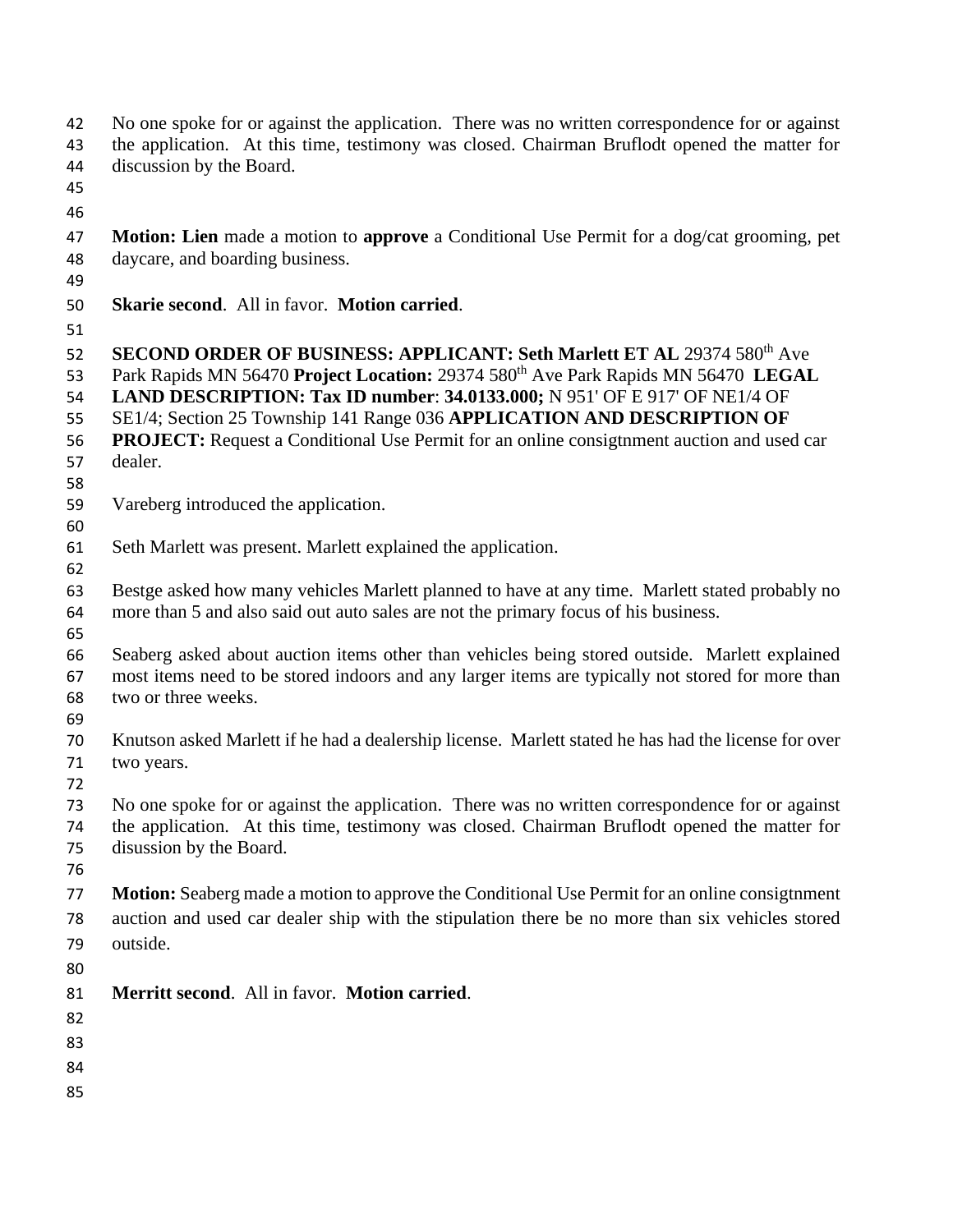**THIRD APPLICANT: APPLICANT: Mark & Carol Bement** 26035 Ottoson Rd Detroit Lakes, MN 56501 **Project Location:** Co Hwy 20 Detroit Lakes, MN 56501 **LEGAL LAND DESCRIPTION:** Tax ID number: **17.0406.000** Section 35 Township 138 Range 042; W 990' OF SW1/4 OF SE1/4 **APPLICATION AND DESCRIPTION OF PROJECT:** Request a 90 Conditional Use Permit for a 100'x 40' building to have five (5) rentable storage units. Vareberg introduced the application. Mark and Carol Bement were present. Mark explained the application Bement explained he would like to have the building with five units and would use two units himself and rent the other three. He would like to rent the units as storage/workshop areas. Bement stated there would be no retail spaces allowed and the rental agreement would not allow living spaces. Bement also stated there would be no outside storage. No one spoke for the application. There was no written correspondence for the application. At this time, testimony was closed. Chairman Bruflodt opened the matter for disussion by the Board. **Motion: Bestge** made a motion approve a Conditional Use Permit for a 100'x 40' building to have five (5) rentable storage units. **Moritz second**. All in favor. **Motion carried**. **FOURTHT ORDER OF BUSINESS: APPLICANT: Kohl Skalin & S. Askelson** 21783 Cozy Cove Rd Detroit Lakes, MN 56501 **Project Location:** Co Rd 149 Detroit Lakes, MN 56501 **LEGAL LAND DESCRIPTION:** Tax ID number: **08.0056.000** Section 04 Township 139 Range 041; 4-139-41 PT GOVT LOT 5: COMM NW COR SEC 4, E 338.1' TO POB; E 328.53', S 1414.86', W 675.99', N 983.56', ELY 338.47', N 394.6' TO POB. TRACT B AND REMAINDER TRACT. **APPLICATION AND DESCRIPTION OF PROJECT:** Request a Change of Zone 115 from Agricultural to Residential for Track A ( $\approx$ 1.44 Ac) and Track B ( $\approx$ 1.44 Ac) with remaining 116 track to remian zoned Agricultural. Vareberg introduced the application. Kohl Skalin was present. Skalin explained his request. Knutson asked if the original plan was to sell the full parcel. Skalin explained that was the original plan however, a potential buyer didn't want that big of lot. Dennis Stoen asked why he never received notification for the house being built on parcel number 08.0056.001.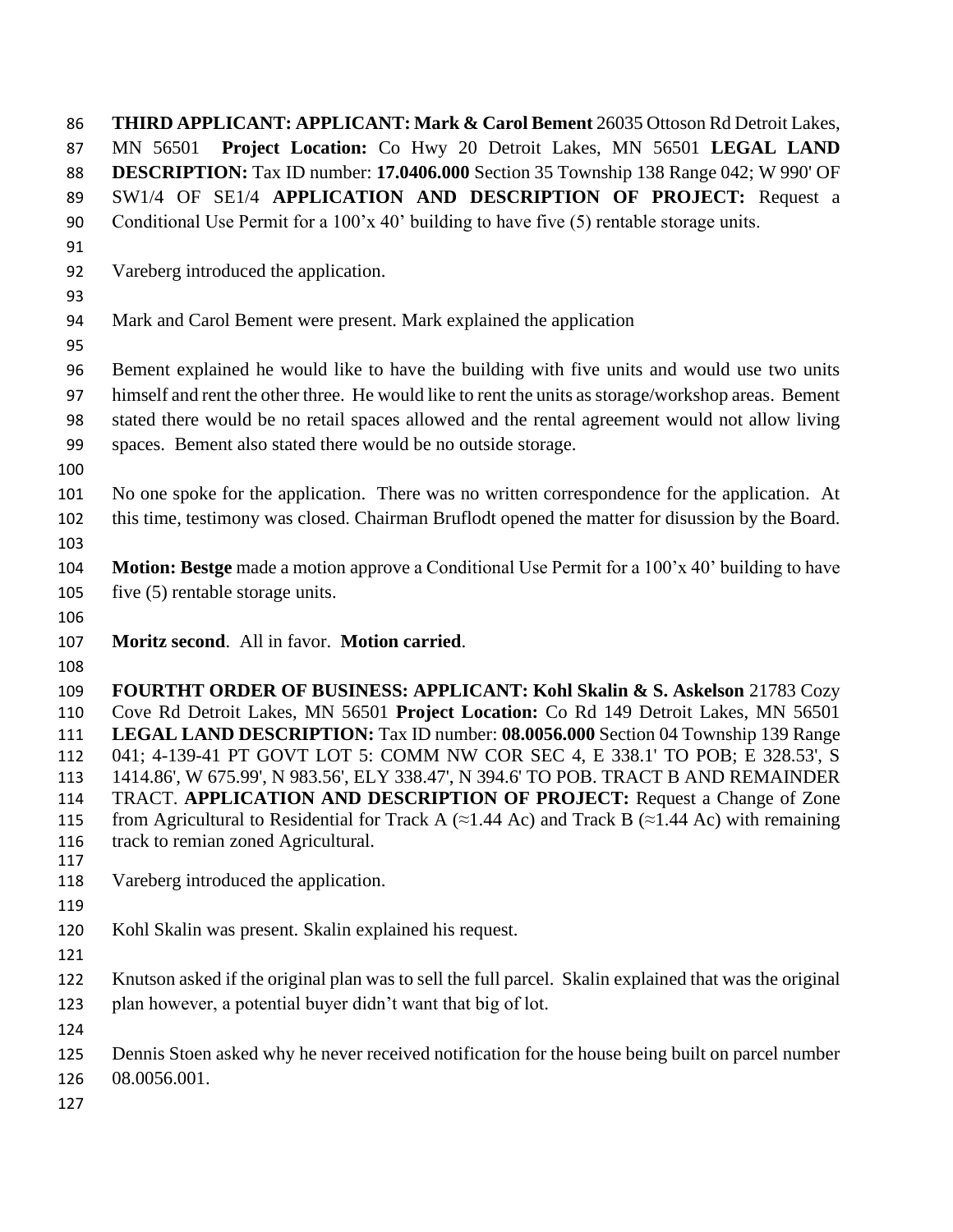Vareberg explained to Stoen the Zoning Department does notify neighboring properties for everyday building permits.

Jeff Lewis spoke against the request. Lewis had concerns about the rural area becoming more of

- a city living type area. Lewis also stated he had concerns about the suitability of the soil in the area for septic systems and questioned if there would be room for more than one septic on the properties if one should fail.
- 
- There was no written correspondence for or against the application. At this time, testimony was closed. Chairman Bruflodt opened the matter for disussion by the Board.
- 
- Lien and Knutson expressed their concerns with smaller lots and the residential zoning in the area.
- Whitetail Meadows, a platted subdivision in the area was discussed and used in compairison to the request.
- 
- Johnston pointed out the fact that the board has approved zone changes to residential simply for mortgage purposes in the past.
- 
- **Motion: Johnston** made a motion to **approve** a Change of Zone from Agricultural to Residential 148 for Track A (≈1.44 Ac) and Track B (≈1.44 Ac) with the remaining track to remian zoned Agricultural. Due to the fact that it meets the County standard for lot size.
- 
- **Kovala second.** Voting in favor of the motion were Johnston, Kovala, Seaberg, Bestge, Skarie and Thorkildson. Opposed were Merritt, Moritz and Lien **Motion carried.**
- 

**FIFTH ORDER OF BUSINESS: APPLICANT: J & A Farms LLC** 28419 40<sup>th</sup> Ave S Lake Park, MN 56554 **Project Location:** Hwy 10 Lake Park, MN 56554 **LEGAL LAND DESCRIPTION:** Tax ID number: **02.0035.000;** SW1/4 OF SW1/4 S OF TRACK; Section 06 Township 139 Range 042; **02.0047.003**; GOVT LOTS 1 & 2 & NE1/4 OF NW1/4 EX 19 ACRES; Section 07 Township 139 Range 042; **18.0008.000;** BEG AT SE COR SEC 1 TH N ON SEC LN 159 40 RDS W TO SHORE SAND BCH LK S AL SHR TO SEC LN BET SEC 1 & 2 & E TO BEG; Section 01 Township 139 Range 043; **18.0074.000;** LOT 4; Section 12 Township 139 Range 043. **APPLICATION AND DESCRIPTION OF PROJECT:** Request approval of a Final Plat (The Shores on Boyer Lake).

- 
- Vareberg introduced the application.
- 

 No one spoke for or against the application. There was no written correspondence for or against the application. At this time, testimony was closed. Chairman Bruflodt opened the matter for

- disussion by the Board.
-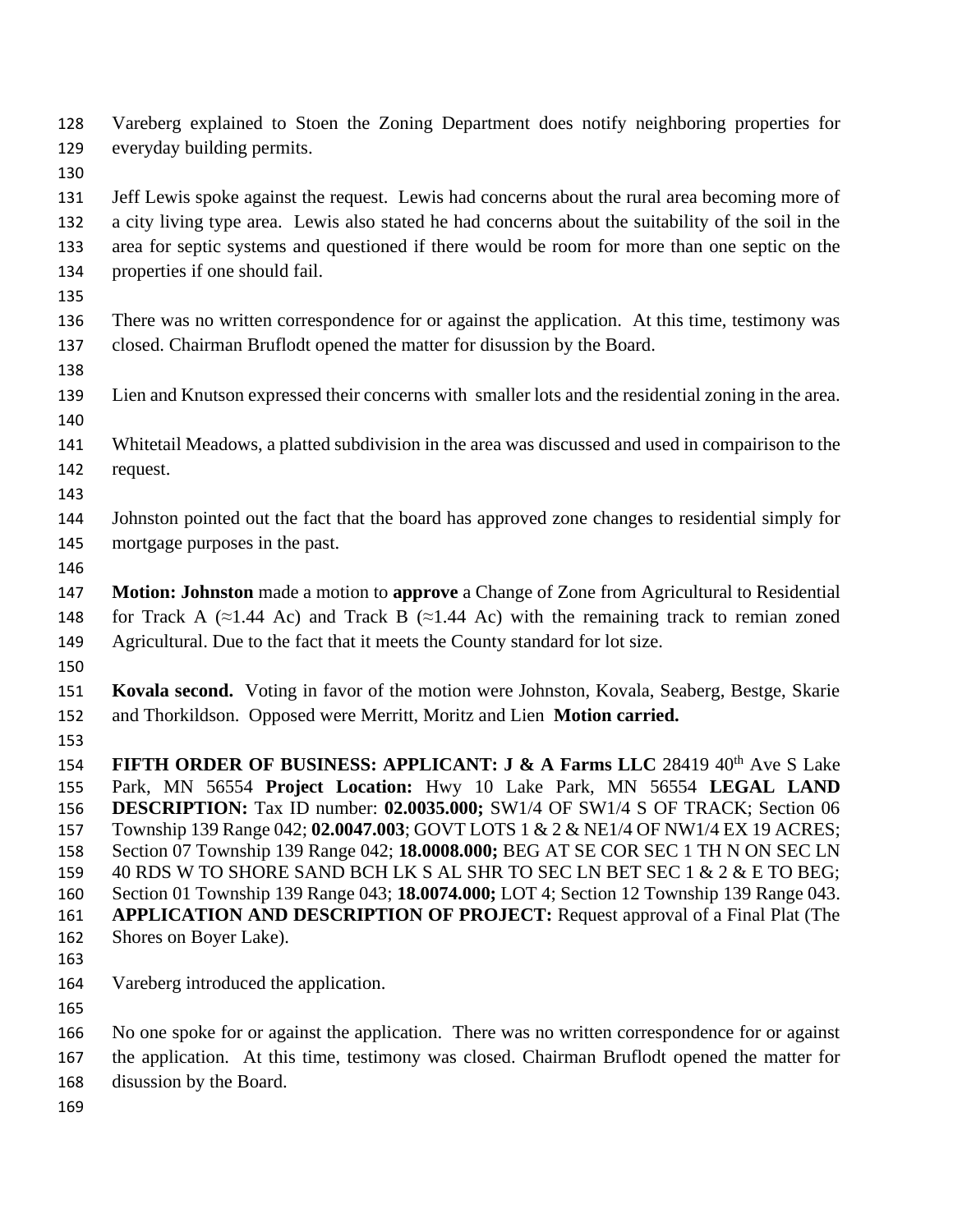- **Motion: Lien** made a motion to **approve** a Final Plat (The Shores on Boyer Lake) as submitted.
- **Seaberg second**. All in favor. **Motion carried**.
- 

 **SIXTH ORDER OF BUSINESS: APPLICANT: Steve & Leah Lymburner** 27658 Co Rd 156 Osage MN 56570 **Project Location:** Co Hwy 44 Ponsford, MN 56575 **LEGAL LAND DESCRIPTION:** Tax ID number: **05.0013.000** Section 03 Township 140 Range 037; N1/2 W1/2 NW1/4 AKA NW1/4 NW1/4 **APPLICATION AND DESCRIPTION OF PROJECT:** Request a Conditional Use Permit for the installation of a 199' telecommunications tower with related ground equipment. Vareberg introduced the application. Brandon Haggerty was contacted by telephone to explain the application. No one spoke for or against the application. There was no written correspondence for or against the application. At this time, testimony was closed. Chairman Bruflodt opened the matter for disussion by the Board. **Motion: Kovala** made a motion to **approve** a Conditional Use Permit for the installation of a 199' telecommunications tower with related ground equipment. **Merritt second**. All in favor. **Motion carried**. **SEVENTH ORDER OF BUSINESS: APPLICANT: Richard & Dana Laine** 20781 Co Rd 117 Osage, MN 56570 **Project Location:** 20781 Co Rd 117 Osage, MN **LEGAL LAND DESCRIPTION: Tax ID number**: **33.0118.000** Section 10 Township 139 Range 038 LOT 1 & SW1/4 OF NW1/4 **APPLICATION AND DESCRIPTION OF PROJECT:** Request a 200 Conditional Use Permit for a Commercial Planned Unit Development (PUD) to have 14 RV sites and a 21 slip dock system. 203 This application was tabled by the applicant on October  $3<sup>rd</sup>$ , 2019. **Other Business: Informational Meeting.** The next informational meeting is scheduled for 206 Thursday, November  $6<sup>th</sup>$ , 2019 at 8:00 a.m. in the  $3<sup>rd</sup>$  Floor Meeting Room of the Original Courthouse. As there was no further business to come before the Board, **Thorkildson** made a motion to adjourn the meeting. **Skarie** seconded. All in favor. **Motion carried.** Meeting adjourned.

- 
-